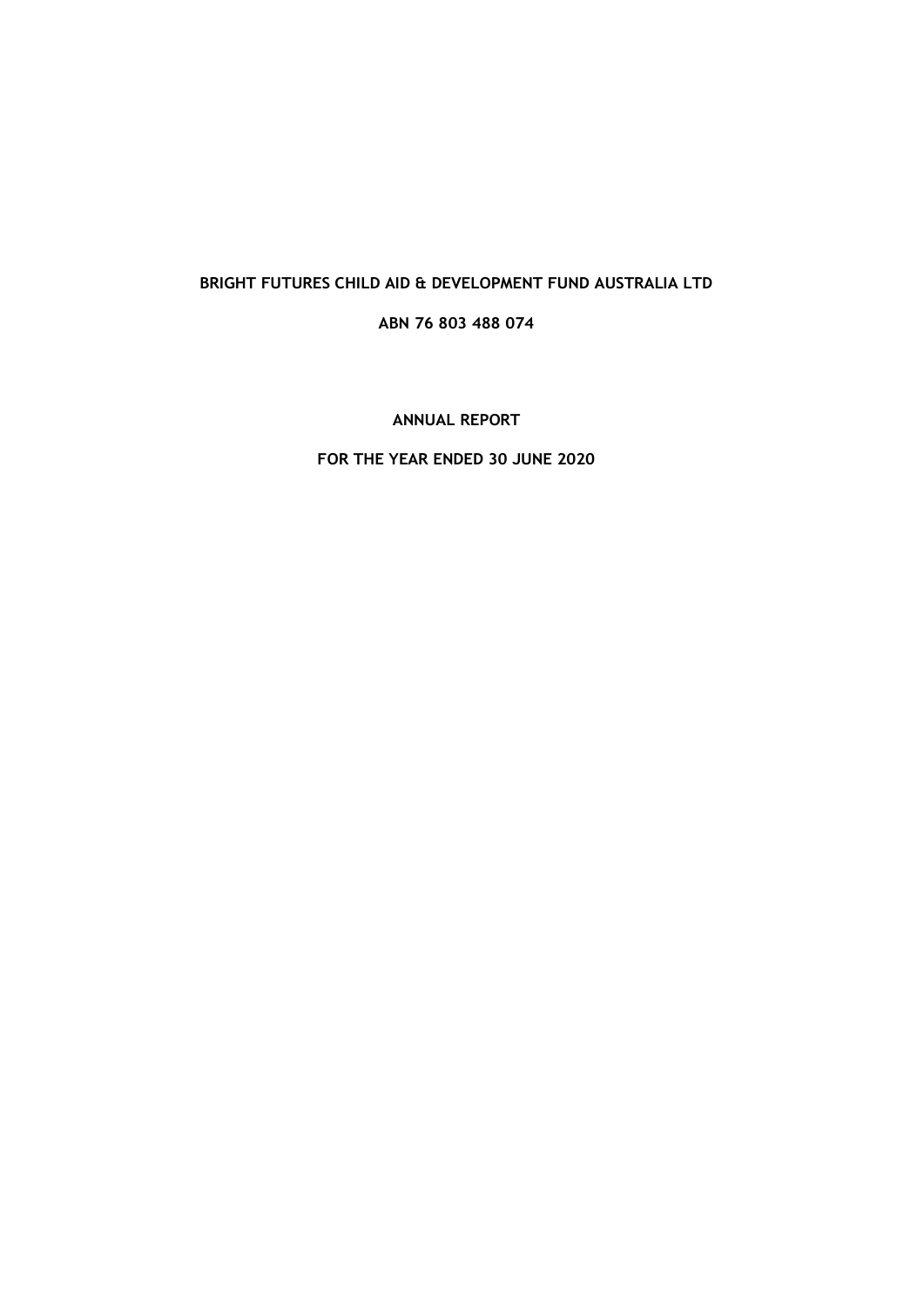### **BOARD MEMBER'S REPORT**

The members of the Board submit the financial report of Bright Futures Child Aid & Development Fund Australia Ltd for the financial year ended 30 June 2020.

#### **BOARD MEMBERS**

The names of the Board members in office at any time during or since the end of the financial period are:

Sarah Spiker (Chairperson) Jonathan Lee Haakmeester (Treasurer) Lynton Stacey Roger Bryson Donald Van Cooten Carl Ginger Fred Chilton Philip Good

Members of the Board have been in office since the start of the financial period unless otherwise stated.

#### **PRINCIPAL ACTIVITIES**

The principal activity of Bright Futures Child Aid & Development Fund Australia Ltd in the course of the year was providing education and development opportunities for children and communities in poverty.

#### **DIVIDENDS**

The company is limited by guarantee and does not pay dividends.

#### **REVIEW OF OPERATIONS**

The net result of operations attributable to the company's activities was a surplus of \$56,753 (2019: surplus of \$53,132).

#### **SIGNIFICANT CHANGES IN STATE OF AFFAIRS**

No matters or circumstances have arisen since the end of the period which significantly affected or may significantly affect the operations of Bright Futures Child Aid & Development Fund Australia Ltd, the results of those operations, or the state of affairs of the company in future financial years.

#### **MATTERS SUBSEQUENT TO THE END OF THE PERIOD**

As at the date of this report, the members of the Board are not aware of any matter or circumstance that has arisen that has significantly affected, or may significantly affect, the operations of the company, the results of those operations, or the state of affairs of the company in the financial years subsequent to the reporting date.

## **AUDITOR'S INDEPENDENCE DECLARATION**

A copy of the auditor's independence declaration as required under section 60-40 of the ACNC Act 2012 is attached to this report.

This report is made and signed in accordance with a resolution of the Members of the Board.

S Spiker Chairperson

Dated: 30/11/2020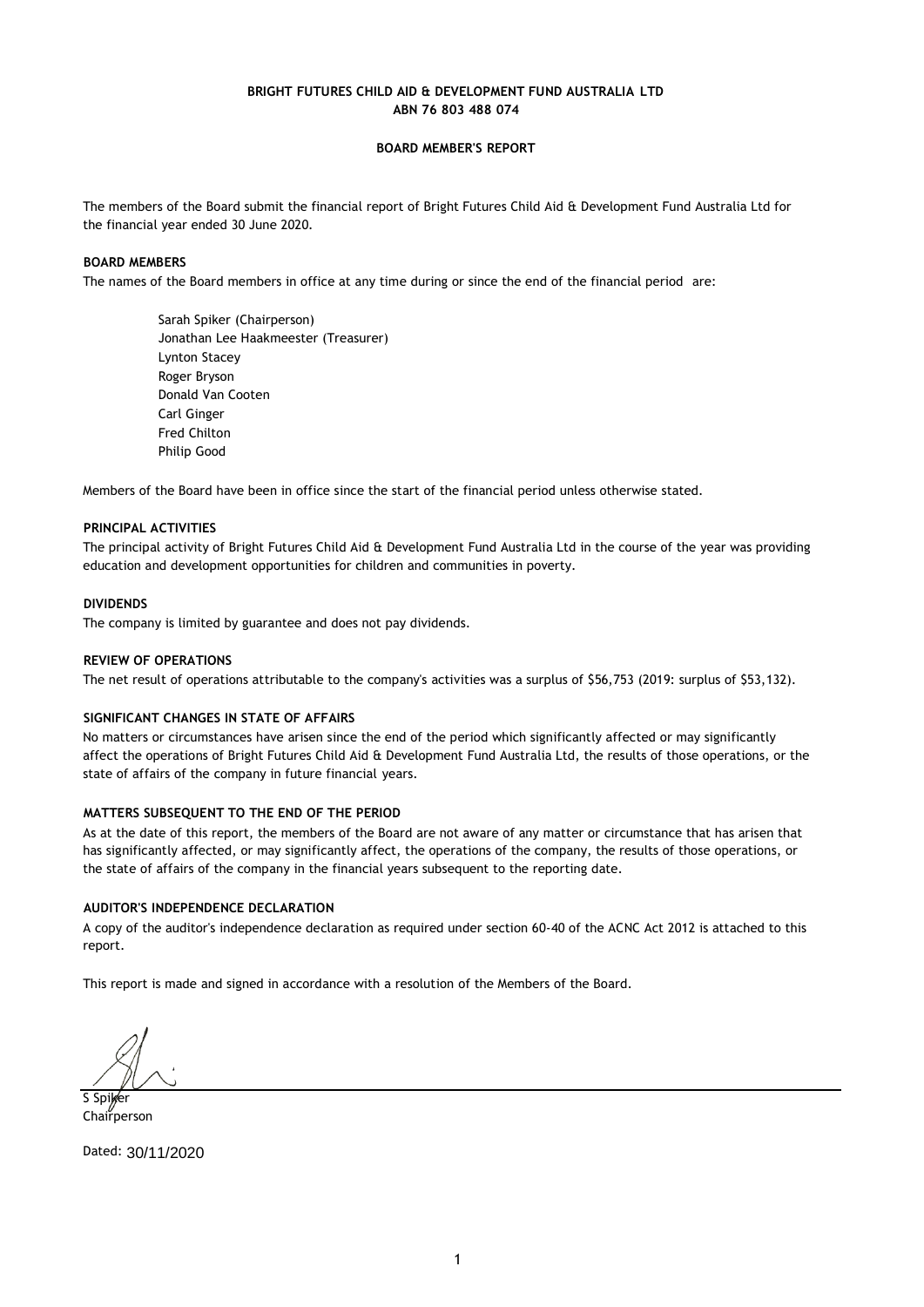# **INCOME STATEMENT FOR THE YEAR ENDED 30 JUNE 2020**

|                                   | <b>Note</b> | 2020    | 2019    |
|-----------------------------------|-------------|---------|---------|
|                                   |             | \$      | \$      |
| <b>REVENUE</b>                    |             |         |         |
| Donations and Gifts               |             | 413,638 | 296,489 |
| Grant Income                      |             | 19,001  |         |
| <b>Interest Received</b>          |             | 159     | 206     |
| Other Income                      |             | 11,216  | 15,668  |
| <b>TOTAL REVENUE</b>              |             | 444,014 | 312,363 |
| <b>EXPENDITURE</b>                |             |         |         |
| Funds to International Programs   |             | 294,738 | 172,608 |
| Program Support Costs             |             | 11,529  | 13,032  |
| <b>Fundraising Costs</b>          |             | 592     | 288     |
| Accountability and Administration |             | 19,850  | 17,379  |
| <b>Commercial Activities</b>      |             | 5,304   | 6,921   |
| <b>Employee Costs</b>             |             | 44,313  | 34,334  |
| Rent Expense                      |             | 10,532  | 13,058  |
| Depreciation                      |             | 403     | 1,611   |
| Other Expenditure                 |             |         |         |
| <b>TOTAL EXPENDITURE</b>          |             | 387,261 | 259,231 |
| SURPLUS/(DEFICIT)                 |             | 56,753  | 53,132  |
| Other Comprehensive Income        |             |         |         |
| <b>TOTAL COMPREHENSIVE INCOME</b> |             | 56,753  | 53,132  |

The above Income Statement should be read in conjunction with the accompanying notes.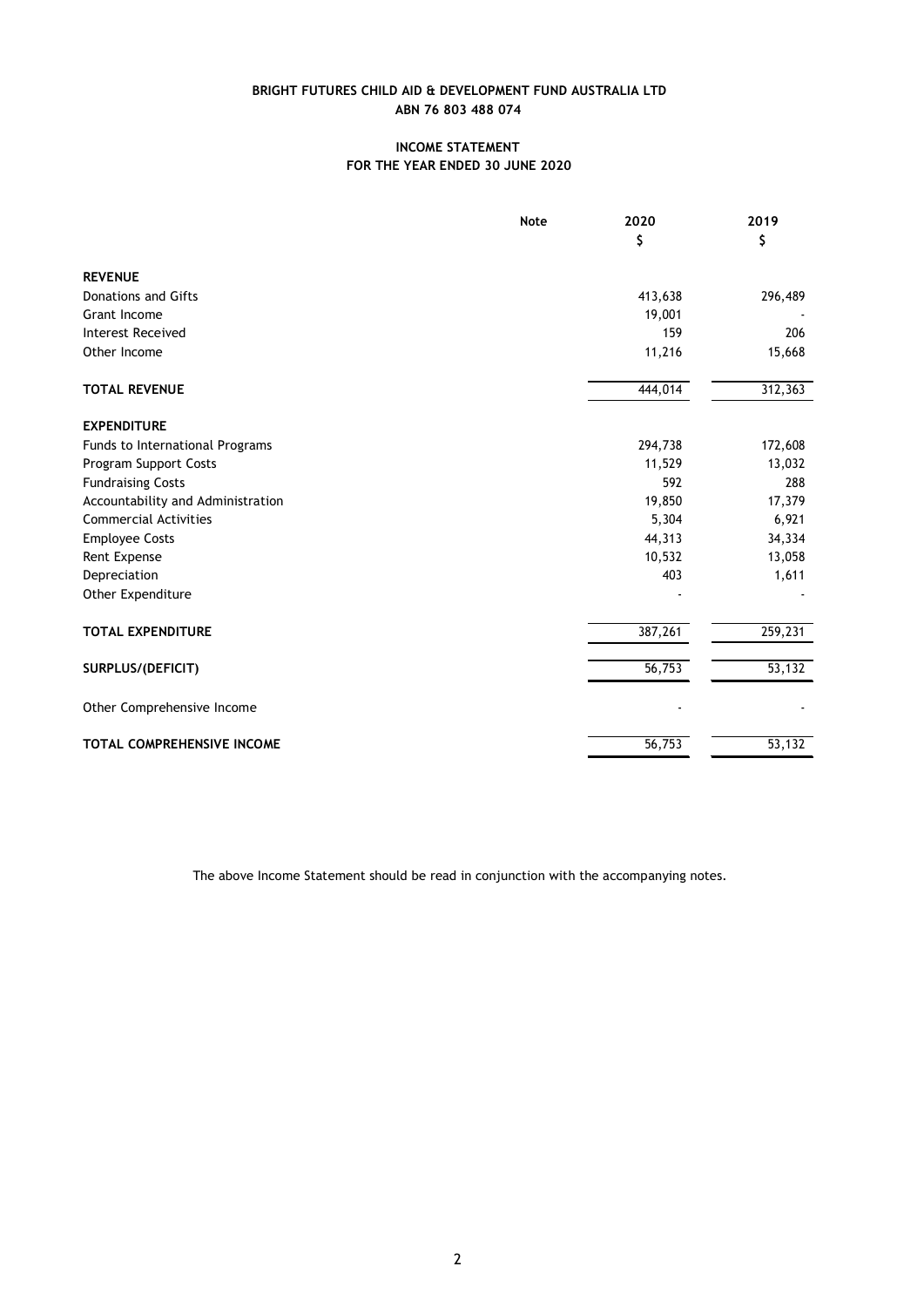# **STATEMENT OF FINANCIAL POSITION AS AT 30 JUNE 2020**

|                                                | <b>Note</b>    | 2020                | 2019    |
|------------------------------------------------|----------------|---------------------|---------|
|                                                |                | \$                  | \$      |
| <b>ASSETS</b>                                  |                |                     |         |
| <b>Current Assets</b>                          |                |                     |         |
| Cash and Cash Equivalents                      | $\mathbf{2}$   | 171,535             | 112,997 |
| Trade and Other Receivables                    | 3              | 7,417               | 4,932   |
| <b>Total Current Assets</b>                    |                | 178,952             | 117,929 |
| <b>Non-current Assets</b>                      |                |                     |         |
| Property, Plant and Equipment                  | $\overline{4}$ | 135                 | 538     |
| <b>Total Non-current Assets</b>                |                | 135                 | 538     |
| <b>TOTAL ASSETS</b>                            |                | 179,087             | 118,467 |
| <b>LIABILITIES</b>                             |                |                     |         |
| <b>Current Liabilities</b>                     |                |                     |         |
| Trade and Other Payables                       | 5              | 10,627              | 10,515  |
| Provisions<br><b>Total Current Liabilities</b> | 6              | 11,036              | 7,281   |
|                                                |                | $\overline{21,663}$ | 17,796  |
| <b>Non-current Liabilities</b>                 |                |                     |         |
| Provisions                                     | 6              |                     |         |
| <b>Total Non-current Liabilities</b>           |                |                     |         |
| <b>TOTAL LIABILITIES</b>                       |                | 21,663              | 17,796  |
| <b>NET ASSETS</b>                              |                | 157,424             | 100,671 |
| <b>EQUITY</b>                                  |                |                     |         |
| <b>Retained Earnings</b>                       |                | 157,424             | 100,671 |
| <b>TOTAL EQUITY</b>                            |                | 157,424             | 100,671 |

The above Statement of Financial Position should be read in conjunction with the accompanying notes.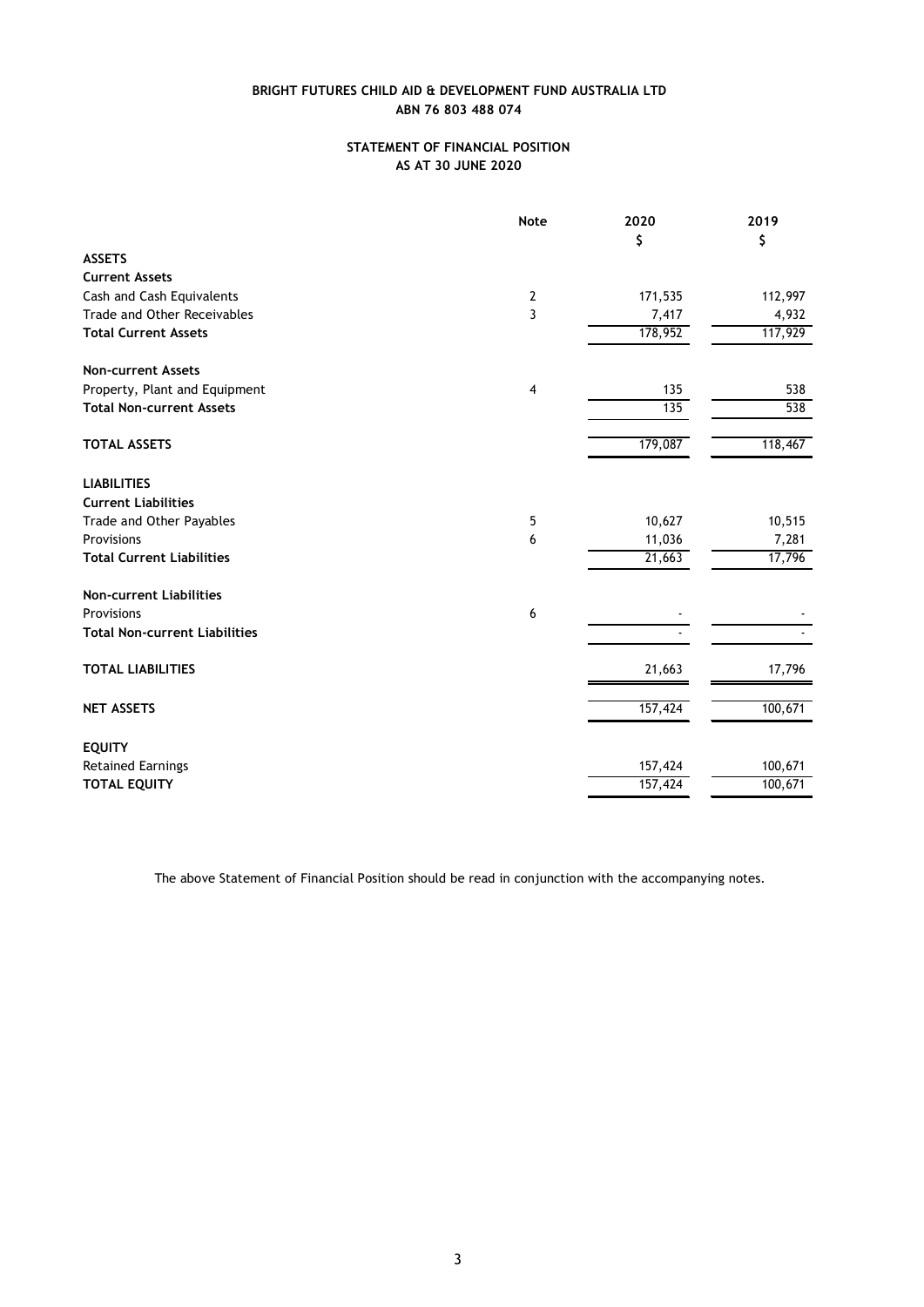# **STATEMENT OF CASH FLOWS FOR THE YEAR ENDED 30 JUNE 2020**

|                                                     | <b>Note</b> | 2020       | 2019       |
|-----------------------------------------------------|-------------|------------|------------|
|                                                     |             | \$         |            |
| Cash flows from operating activities                |             |            |            |
| Cash receipts from customers (inc GST)              |             | 441,370    | 317,326    |
| Cash paid to suppliers and employees (inc GST)      |             | (382, 991) | (261, 961) |
| Interest received                                   |             | 159        | 206        |
| Net cash inflow from operating activities           | 7           | 58,538     | 55,571     |
| Cash flows from investing activities                |             |            |            |
| Purchase of property, plant and equipment           |             |            |            |
| Net cash inflow/(outflow) from investing activities |             |            |            |
| Cash flows from financing activities                |             |            |            |
| Related party loan                                  |             |            |            |
| Net cash inflow/(outflow) from financing activities |             |            |            |
| Net increase in cash and cash equivalents           |             | 58,538     | 55,571     |
| Cash and cash equivalents at beginning of period    |             | 112,997    | 57,426     |
| Cash and cash equivalents at end of period          | 2           | 171,535    | 112,997    |

The above Statement of Cash Flows should be read in conjunction with the accompanying notes.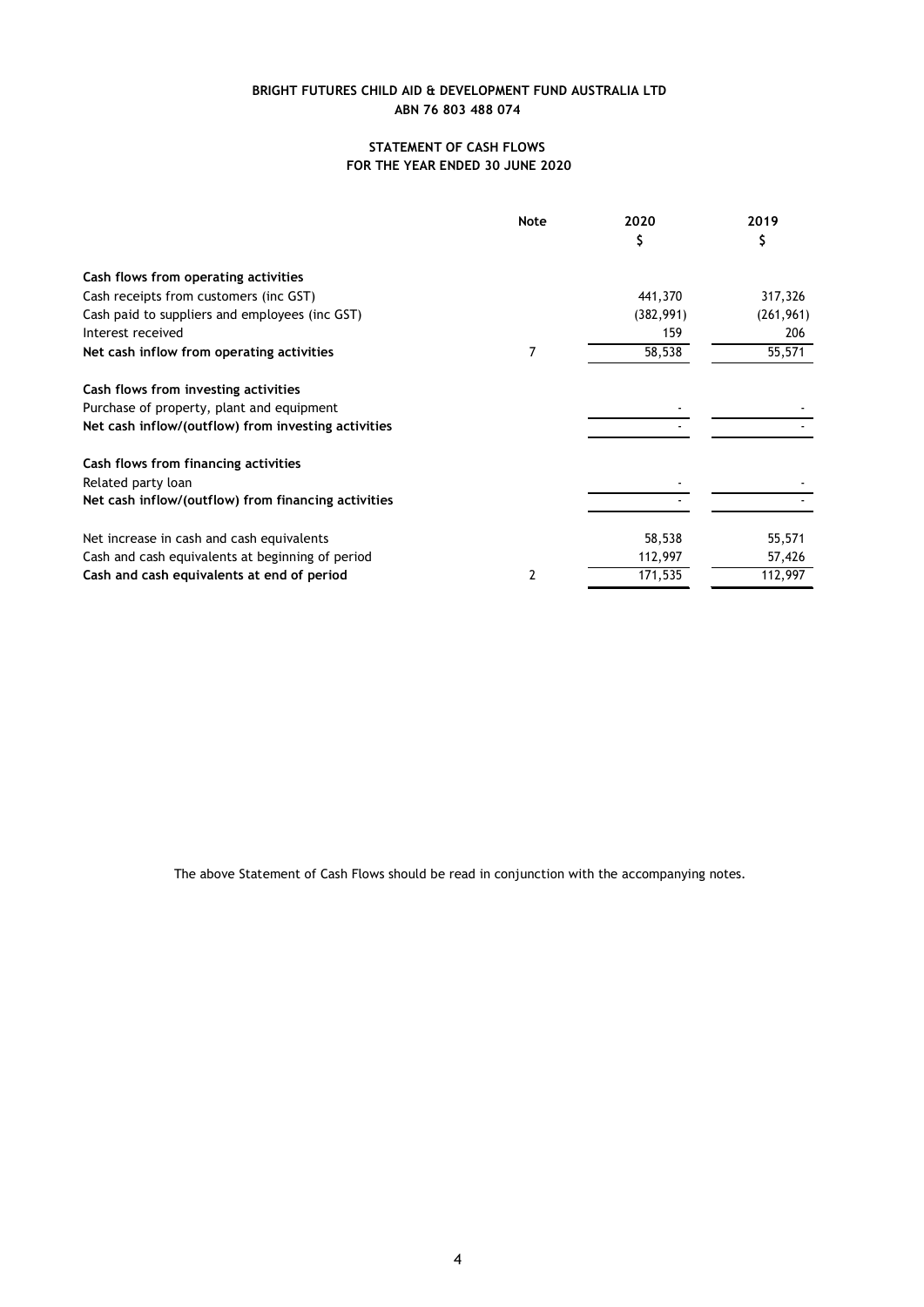# **STATEMENT OF CHANGES IN EQUITY FOR THE YEAR ENDED 30 JUNE 2020**

|                                                                | <b>Retained</b><br><b>Earnings</b> | <b>Total Equity</b> |  |
|----------------------------------------------------------------|------------------------------------|---------------------|--|
|                                                                | \$                                 | \$                  |  |
| Balance at 1 July 2018                                         | 47,539                             | 47,539              |  |
| Surplus/(deficit) for the period<br>Other comprehensive income | 53,132                             | 53,132              |  |
| Balance at 30 June 2019                                        | 100,671                            | 100,671             |  |
| Surplus/(deficit) for the period<br>Other comprehensive income | 56,753                             | 56,753              |  |
| Balance at 30 June 2020                                        | 157,424                            | 157,424             |  |

The above Statement of Changes in Equity should be read in conjunction with the accompanying notes.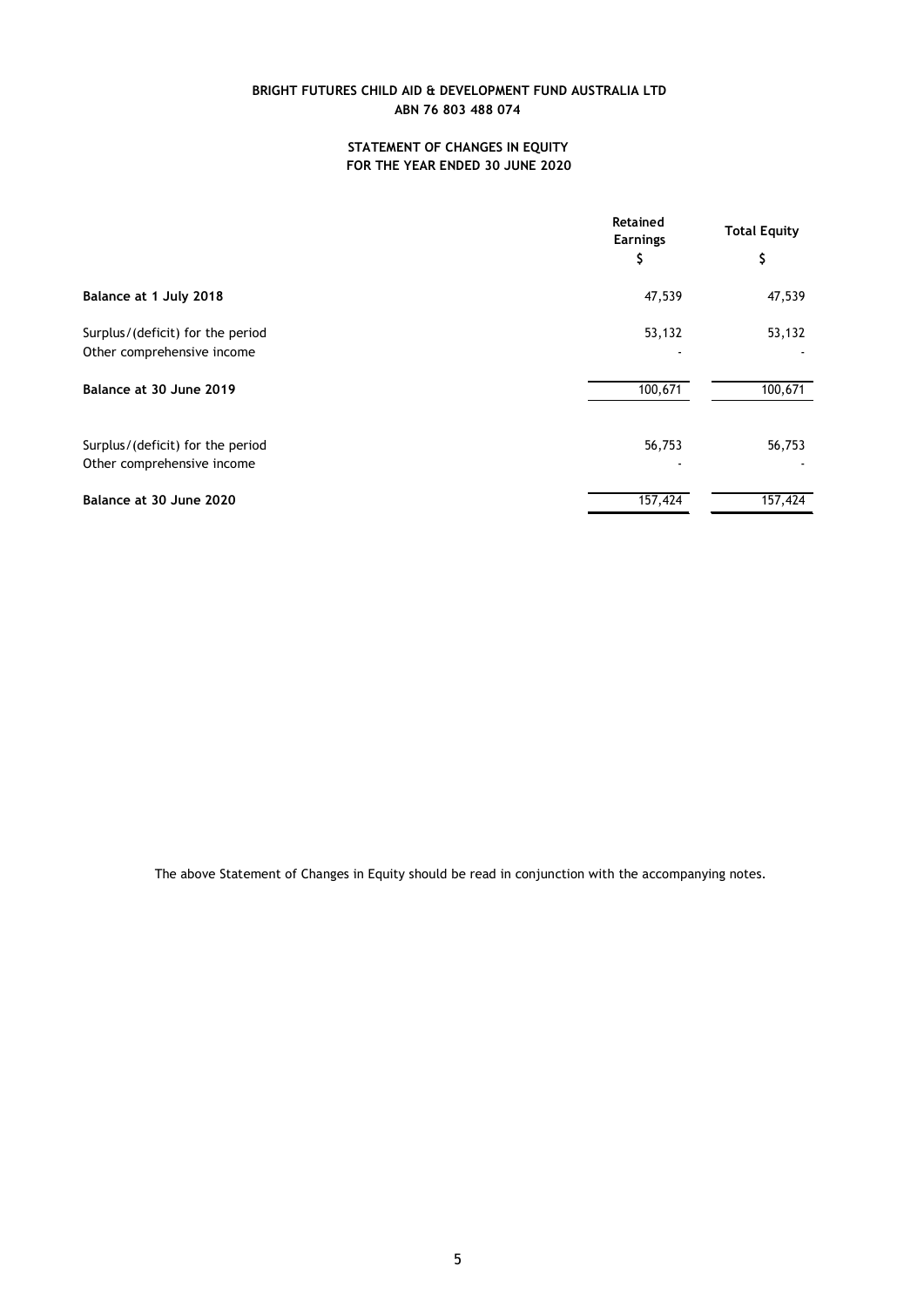## **NOTES TO THE FINANCIAL STATEMENTS FOR THE YEAR ENDED 30 JUNE 2020**

#### **NOTE 1 SUMMARY OF SIGNIFICANT ACCOUNTING POLICIES**

#### **(a) Basis of Preparation**

This financial report is a special purpose financial report prepared in order to satisfy the financial report preparation requirements of the ACNC Act 2012. The directors have determined that the company is not a reporting entity. The company is a not-for-profit entity for financial reporting purposes under Australian Accounting Standards.

Bright Futures Child Aid & Development Fund Australia Ltd is a company limited by guarantee and not-for-profit entity which operates within the structure of its Constitution.

The report has been prepared in accordance with the requirements of the ACNC Act 2012, the recognition and measurement requirements of Australian Accounting Standards, and the following Australian Accounting Standards that have been adopted:

AASB 101 Presentation of Financial Statements;

- AASB 107 Statement of Cash Flows;
- AASB 108 Accounting Policies, Changes in Accounting Estimates and Errors;
- AASB 110 Events after the Reporting Period;
- AASB 1048 Interpretation of Standards; and
- AASB 1054 Australian Additional Disclosures.

No other specific Accounting Standard or other authoritative pronouncements of the Australian Accounting Standards Board have been applied.

The financial statements have been prepared on an accrual basis, are in accordance with the historical cost convention, and do not take into account changing monetary values or, except where specifically stated, current valuations of noncurrent assets. The accounting policies have been consistently applied, unless otherwise stated.

#### **(b) Cash and Cash Equivalents**

Cash and cash equivalents include cash on hand and deposits held at call with banks.

#### **(c) Income Taxes**

The company is exempt from income tax.

#### **(d) Revenue Recognition**

#### Donations and Gifts

Donations and gifts are recognised upon receipt to the company's bank account.

#### Grant Income

Grant revenue is recognised in profit or loss when the company satisfies the performance obligations stated within the funding agreements. If conditions within the grant must be satisfied before the company is eligible to retain the funds, the grant will be recognised in the statement of financial position as a liability until those conditions are satisfied.

#### Interest

Interest revenue is recognised using the effective interest rate method, which, for floating rate financial assets in the rate inherent in the instrument.

All revenue is stated net of the amount of goods and services tax (GST).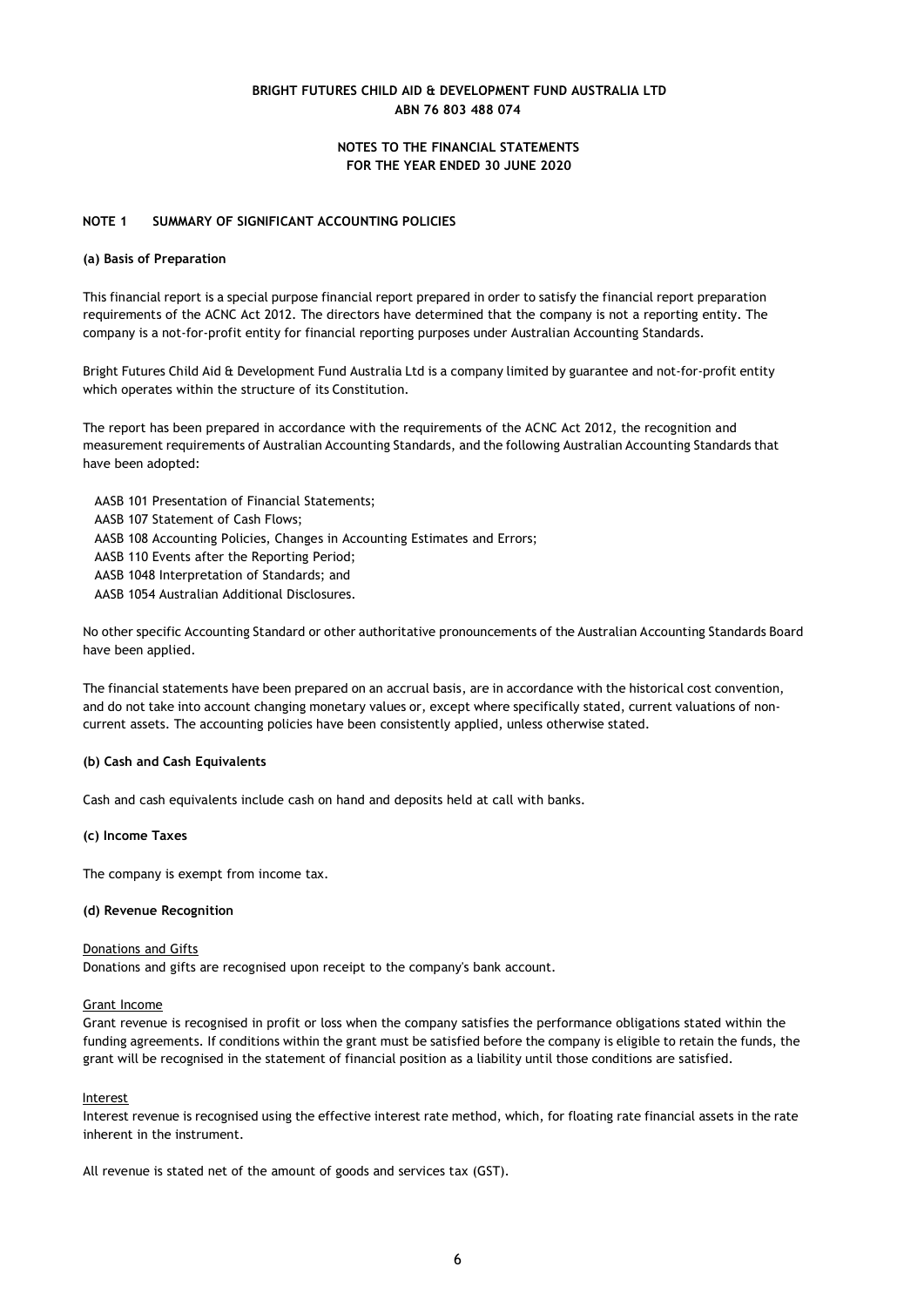## **NOTES TO THE FINANCIAL STATEMENTS FOR THE YEAR ENDED 30 JUNE 2020**

### **NOTE 1 SUMMARY OF SIGNIFICANT ACCOUNTING POLICIES (continued)**

#### **(e) Property, Plant and Equipment**

Property, plant and equipment is carried at cost or fair value less, where applicable, any accumulated depreciation and impairment losses.

#### **Depreciation**

The depreciable amount of all fixed assets, is depreciated on a diminishing value basis over their useful lives commencing from the time the asset is held ready for use. The depreciate rates used for each class of depreciable asset are:

| Office Furniture and Equipment | 37.50% |
|--------------------------------|--------|
| <b>Store Fitout</b>            | 75.00% |

#### **(f) New or amended Accounting Standards and Interpretations adopted**

The company has adopted all of the new or amended Accounting Standards and Interpretations issued by the Australian Accounting Standards Board ('AASB') that are mandatory for the current reporting period.

Any new or amended Accounting Standards or Interpretations that are not yet mandatory have not been early adopted.

#### **Impact of Adoption**

AASB 15, AASB 16 and AASB 1058 were adopted using the modified retrospective approach and as such comparatives have not been restated. The adoption of each new standard had no impact on the company.

| NOTE 2<br><b>CASH AND CASH EQUIVALENTS</b> | 2020    | 2019    |
|--------------------------------------------|---------|---------|
| Westpac - Community Solutions Account      | 14,944  | 8,185   |
| Westpac - Community Cheque Account         | 1.697   | 3,565   |
| Westpac - Community Cash Reserve           | 154,894 | 101,247 |
|                                            | 171,535 | 112,997 |

## **Reconciliation of Cash**

The above figures are reconciled to the cash at the end of the period as shown in the statement of cash flows as follows:

| Balances as above                   | 171,535 | 112.997 |
|-------------------------------------|---------|---------|
| Balance per statement of cash flows | 171.535 | 112,997 |

#### **NOTE 3 TRADE AND OTHER RECEIVABLES**

| Government grants receivable | 6,000 |       |
|------------------------------|-------|-------|
| Other receivables            | 1,417 | 4.932 |
|                              | 7.417 | 4,932 |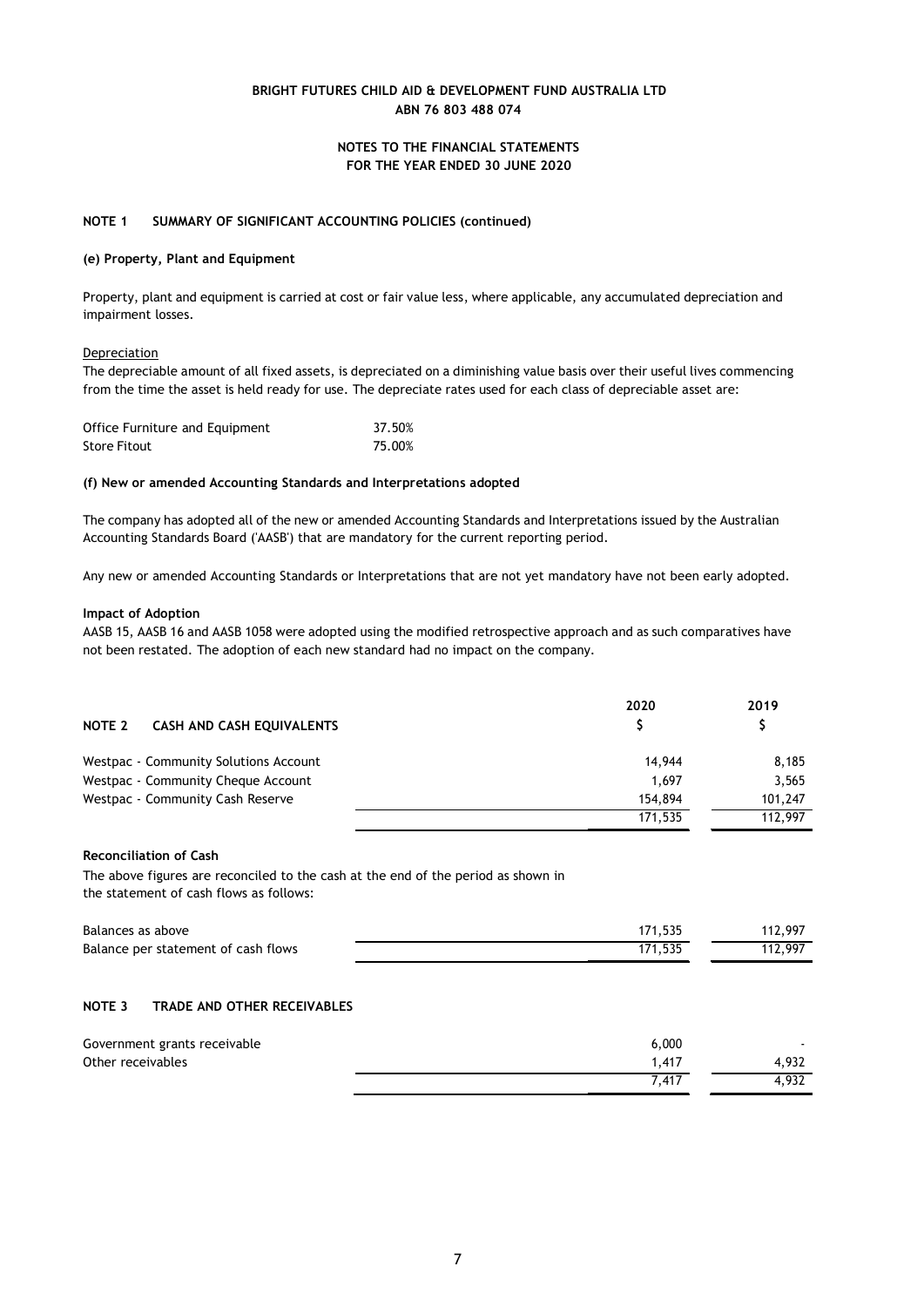# **NOTES TO THE FINANCIAL STATEMENTS FOR THE YEAR ENDED 30 JUNE 2020**

|                                                                                | 2020     | 2019     |
|--------------------------------------------------------------------------------|----------|----------|
| NOTE 4<br>PROPERTY, PLANT AND EQUIPMENT                                        | \$       | \$       |
| Office furniture and equipment                                                 | 7,337    | 7,337    |
| Less accumulated depreciation                                                  | (7, 337) | (7, 337) |
|                                                                                |          |          |
| Shop fitout                                                                    | 2,149    | 2,149    |
| Less accumulated depreciation                                                  | (2,014)  | (1,611)  |
|                                                                                | 135      | 538      |
| Total property, plant and equipment                                            | 135      | 538      |
| NOTE <sub>5</sub><br><b>TRADE AND OTHER PAYABLES</b>                           |          |          |
| Wages and on-costs payable                                                     | 2,225    | 1,782    |
| FBT liability                                                                  | 5,802    | 6,233    |
| Other creditors                                                                | 2,600    | 2,500    |
|                                                                                | 10,627   | 10,515   |
| <b>NOTE 6</b><br><b>PROVISIONS</b>                                             |          |          |
| Current employee benefits                                                      | 11,036   | 7,281    |
| Non-current employee benefits                                                  |          |          |
|                                                                                | 11,036   | 7,281    |
| NOTE <sub>7</sub><br><b>CASH FLOW INFORMATION</b>                              |          |          |
| Reconciliation of surplus/(deficit) to net cash flow from operating activities |          |          |
| Surplus/(deficit) for the period                                               | 56,753   | 53,132   |
| Add depreciation expense                                                       | 403      | 1,611    |
| Change in assets and liabilities                                               |          |          |
| (Increase)/Decrease in trade and other receivables                             | (2, 485) | 5,169    |
| Increase/(Decrease) in trade and other payables                                | 112      | (6, 448) |
| Increase/(Decrease) in employee provisions                                     | 3,755    | 2,107    |
| Net cash flow from operating activities                                        | 58,538   | 55,571   |
|                                                                                |          |          |

## **NOTE 8 REMUNERATION OF AUDITORS**

During the financial year the following fees were paid or payable for services provided for services provided by BDO Audit (SA) Pty Ltd, the auditor of the company.

| Audit of the financial statements | 2.100 | 2.000         |
|-----------------------------------|-------|---------------|
|                                   | 2,100 | $\angle$ ,000 |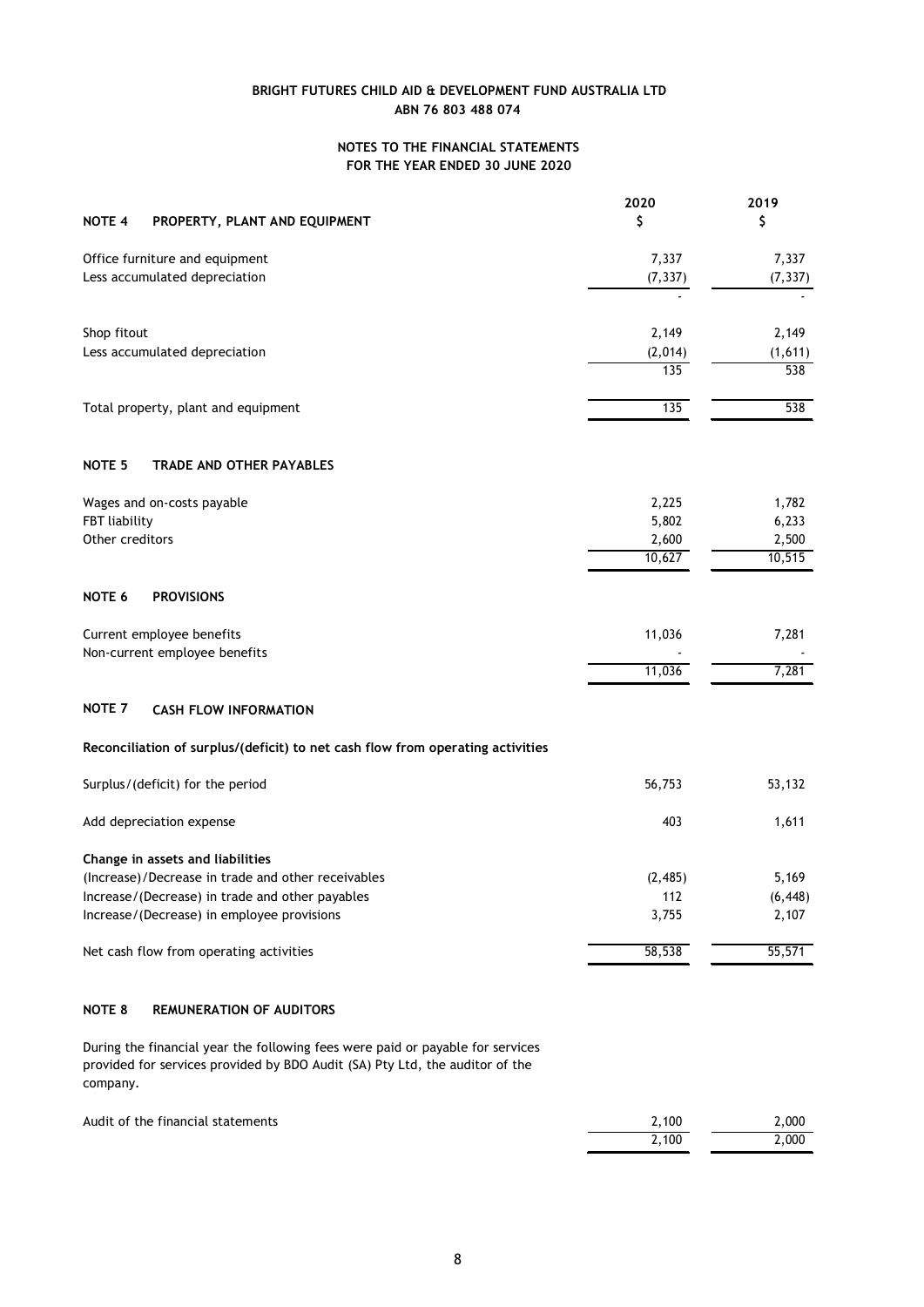## **NOTES TO THE FINANCIAL STATEMENTS FOR THE YEAR ENDED 30 JUNE 2020**

## **NOTE 9 EVENTS AFTER THE REPORTING PERIOD**

The impact of the Coronavirus (COVID-19) pandemic is ongoing and while it has been financially positive for the company up to the reporting date, it is not practicable to estimate the potential impact, positive or negative, after the reporting date. The situation is rapidly developing and is dependent on measures imposed by the Australian Government and other countries, such as maintaining social distancing requirements, quarantine, travel restrictions and any economic stimulus that may be provided.

No other matter or circumstance has arisen since 30 June 2020 that has significantly affected, or may significantly affect the company's operations, the results of those operations, or the company's state of affairs in future financial years.

#### **NOTE 10 CONTINGENT LIABILITIES**

The company had no contingent liabilities as at 30 June 2020 and 30 June 2019.

# **NOTE 11 COMMITMENTS**

The company had no commitments or expenditure as at 30 June 2020 and 30 June 2019.

## **NOTE 12 COMPANY DETAILS**

The registered office and principal place of business of the company is:

Bright Futures Child Aid and Development Fund Australia Ltd 27 Parkview Drive MAWSON LAKES SA 5095 Postal Address: PO Box 3071, Rundle Mall SA 5000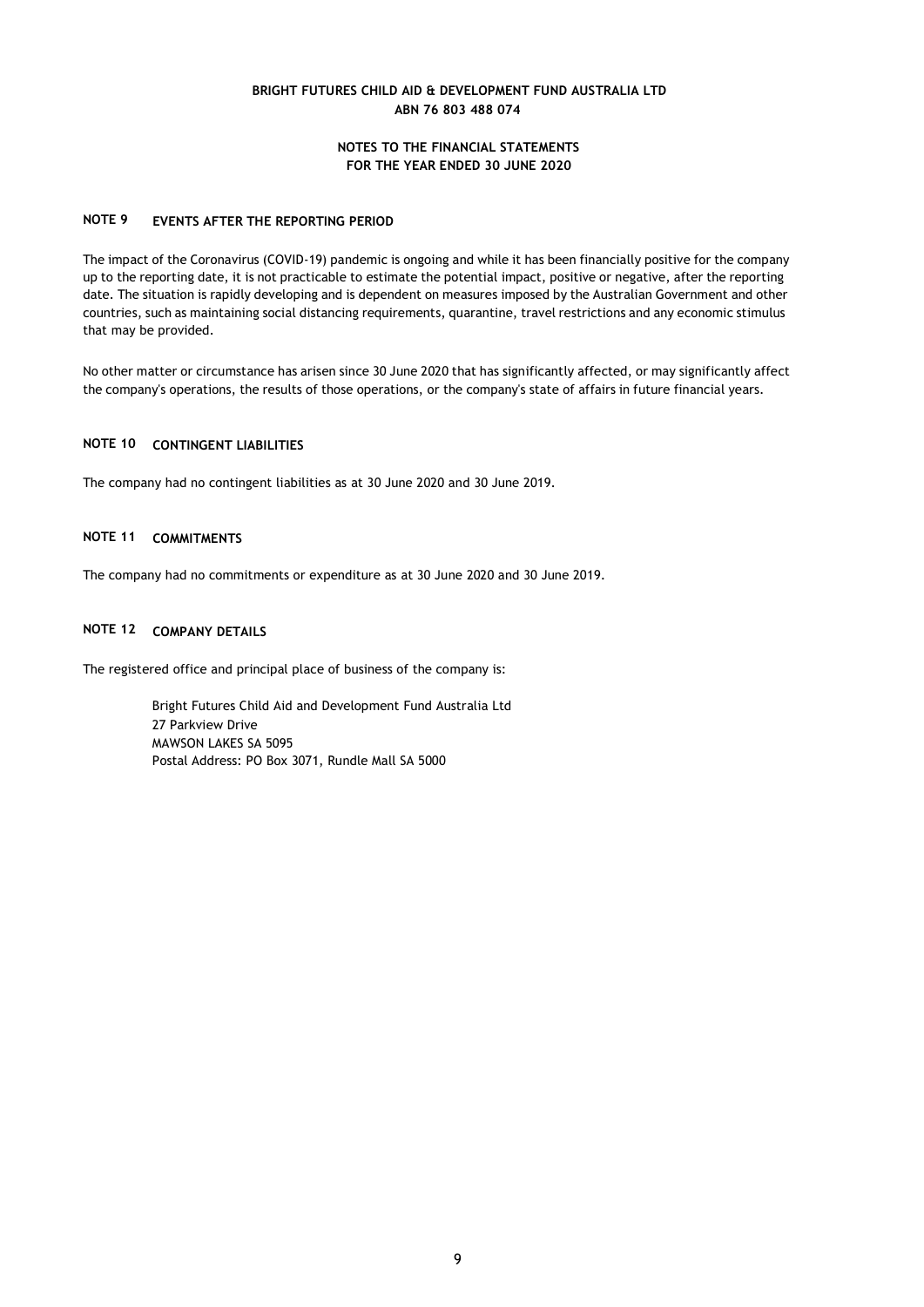## **STATEMENT BY BOARD MEMBERS**

The members of the Board have determined that the company is not a reporting entity and that these special purpose financial statements should be prepared in accordance with the accounting policies described in Note 1 to the financial statements.

In the opinion of the Board members:

- 1) The financial statements and notes, as set out on pages 2 to 9, are in accordance with the ACNC Act 2012 and:
	- (a) comply with Australian Accounting Standards as described in Note 1 to the financial statements and the ACNC Regulations 2013; and
	- (b) give a true and fair view of the company's financial position as at 30 June 2020 and of its performance for the periold ended on that date in accordance with the accounting policies described in Note 1 to the financial statements.
- 2) As at the date of this report, there are reasonable grounds to believe that Bright Futures Child Aid & Development Fund Australia Ltd. will be able to pay its debts as and when they become due and payable.

This statement is made in accordance with a resolution of the Board and is signed for and on behalf of the Board by:

S Spiker Chairperson

Dated: 30/11/2020

P Madden Executive Officer

Dated: 30/11/2020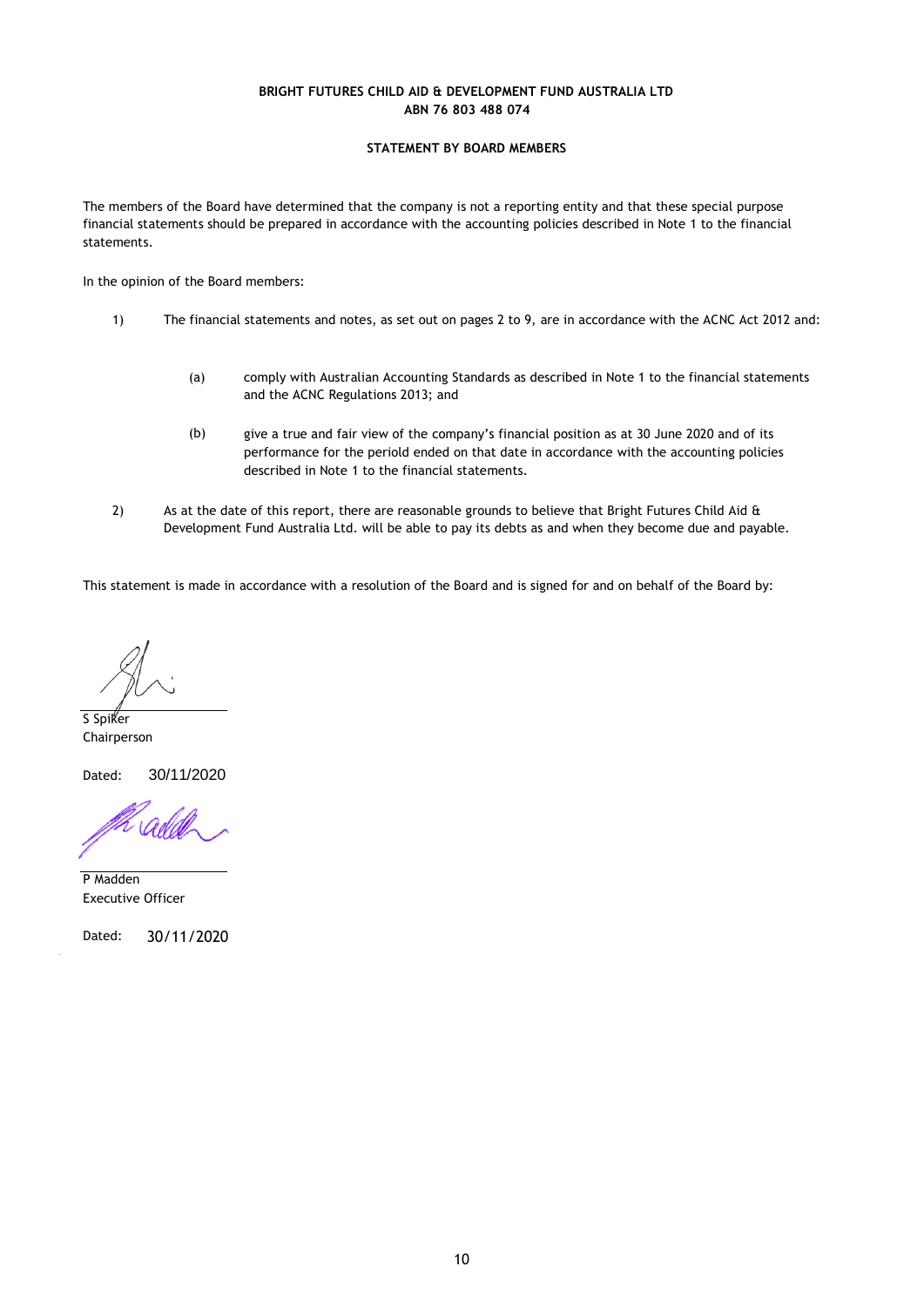

Tel: +61 8 7324 6000 Fax: +61 8 7324 6111 **www.bdo.com.au**

Level 7, BDO Centre 420 King William Street Adelaide SA 5000 GPO Box 2018, Adelaide SA 5001 AUSTRALIA

# **DECLARATION OF INDEPENDENCE BY PAUL GOSNOLD TO THE DIRECTORS OF BRIGHT FUTURES CHILD AID & DEVELOPMENT FUND AUSTRALIA LIMITED**

As lead auditor of Bright Futures Child Aid & Development Fund Australia Limited for the year ended 30 June 2020, I declare that, to the best of my knowledge and belief, there have been:

- 1. No contraventions of the auditor independence requirements of section 60-40 of the *Australian Charities and Not-for-profit Commission Act 2012* in relation to the audit; and
- 2. No contraventions of any applicable code of professional conduct in relation to the audit.

Goovald

Paul Gosnold Director

**BDO Audit (SA) Pty Ltd** Adelaide, 30 November 2020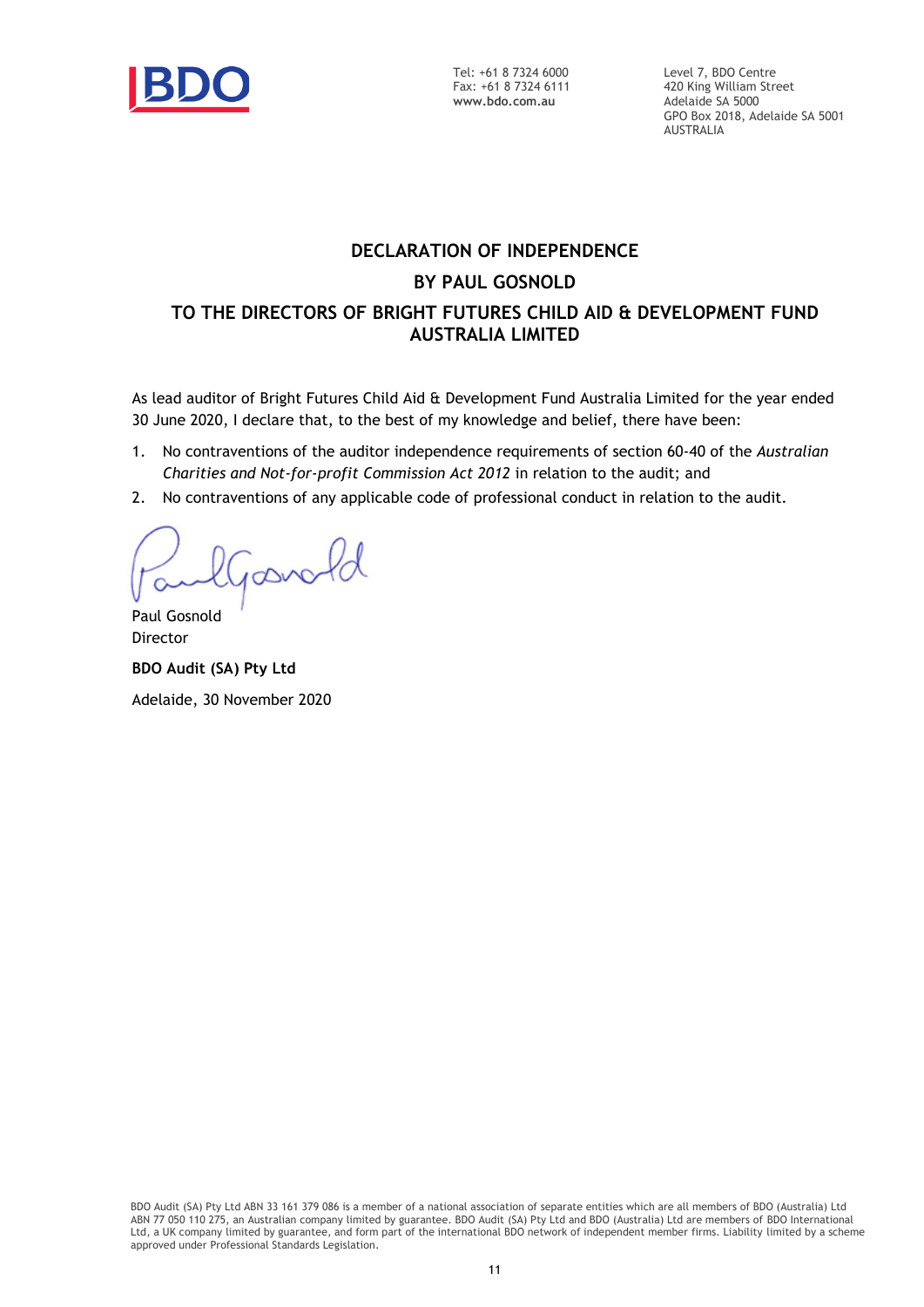

BDO Centre Level 7, 420 King William Street Adelaide SA 5000 GPO Box 2018 Adelaide SA 5001 Australia

# **INDEPENDENT AUDITOR'S REPORT TO THE MEMBERS OF BRIGHT FUTURES CHILD AID & DEVELOPMENT FUND AUSTRALIA LIMITED**

# **Report on the Audit of the Financial Report**

# **Opinion**

We have audited the financial report of Bright Futures Child Aid & Development Fund Australia Limited (the registered entity), which comprises the statement of financial position as at 30 June 2020, the income statement, the statement of changes in equity and the statement of cash flows for the year then ended, and notes to the financial report, including a summary of significant accounting policies, and the responsible entities' declaration.

In our opinion the accompanying financial report of Bright Futures Child Aid & Development Fund Australia Limited, is in accordance with Division 60 of the *Australian Charities and Not-for-profits Commission Act 2012*, including:

- (i) Giving a true and fair view of the registered entity's financial position as at 30 June 2020 and of its financial performance for the year then ended; and
- (ii) Complying with Australian Accounting Standards to the extent described in Note 1 and Division 60 of the *Australian Charities and Not-for-profits Commission Regulation 2013*.

# **Basis for opinion**

We conducted our audit in accordance with Australian Auditing Standards. Our responsibilities under those standards are further described in the *Auditor's responsibilities for the audit of the Financial Report* section of our report. We are independent of the registered entity in accordance with the auditor independence requirements of the *Australian Charities and Not-for-profits Commission Act 2012* (ACNC Act) and the ethical requirements of the Accounting Professional and Ethical Standards Board's APES 110 *Code of Ethics for Professional Accountants (including Independence Standards)* (the Code) that are relevant to our audit of the financial report in Australia. We have also fulfilled our other ethical responsibilities in accordance with the Code.

We believe that the audit evidence we have obtained is sufficient and appropriate to provide a basis for our opinion.

# **Emphasis of matter – Basis of accounting**

We draw attention to Note 1 to the financial report, which describes the basis of accounting. The financial report has been prepared for the purpose of fulfilling the registered entity's financial reporting responsibilities under the ACNC Act. As a result, the financial report may not be suitable for another purpose. Our opinion is not modified in respect of this matter.

# **Responsibilities of responsible entities for the Financial Report**

The responsible entities of the registered entity are responsible for the preparation of the financial report that gives a true and fair view and have determined that the basis of preparation described in Note 1 to the financial report is appropriate to meet the requirements of the ACNC Act. The responsible entities' responsibility also includes such internal control as the responsible entities determine is necessary to enable the preparation of a financial report that gives a true and fair view and is free from material misstatement, whether due to fraud or error.